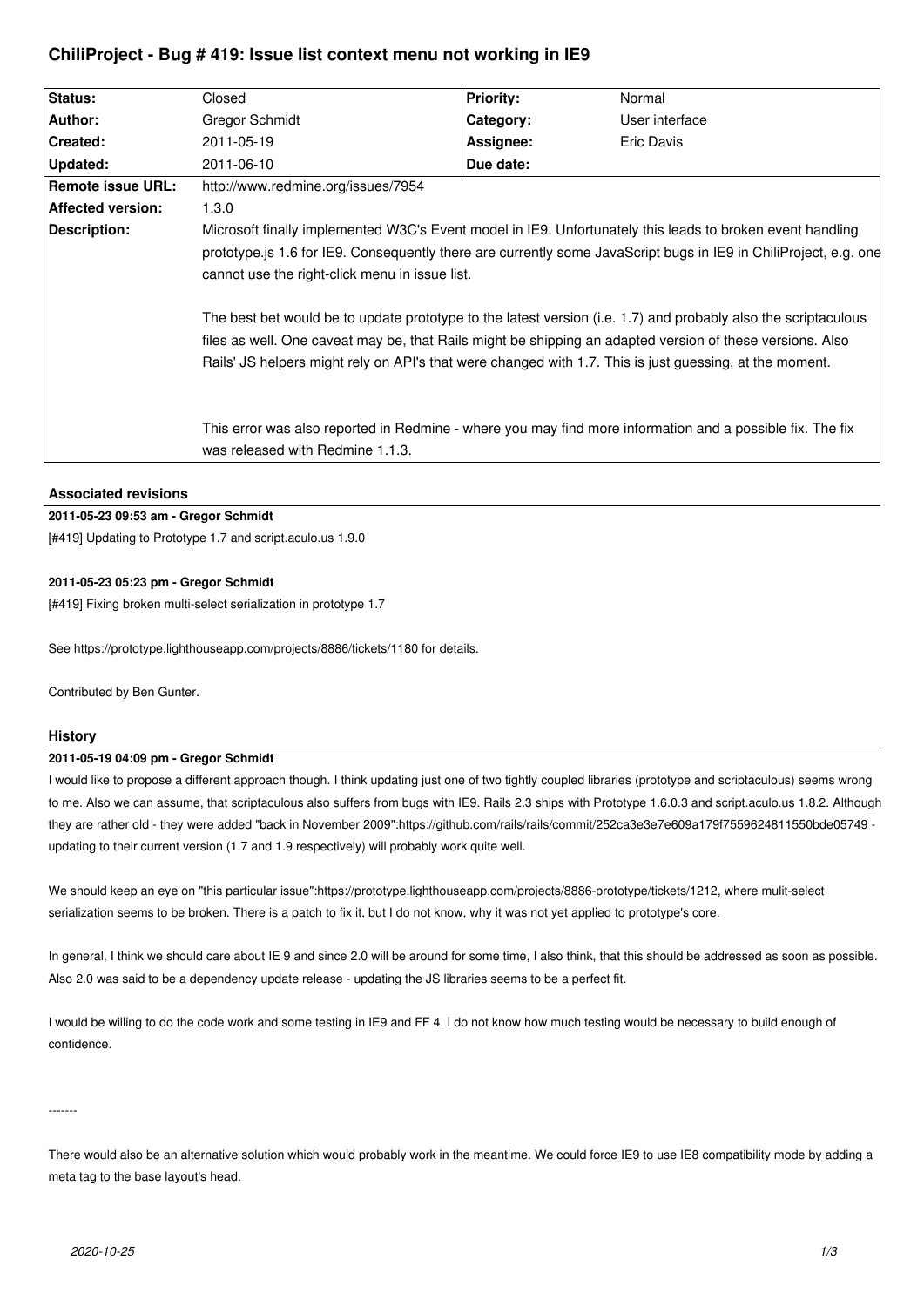<meta http-equiv="X-UA-Compatible" content="IE=8"/>

See "this Microsoft page":http://msdn.microsoft.com/en-us/library/cc288325%28v=vs.85%29.aspx#SetMode for more detailed information.

But I think this approach would be more adequate for a patch level release.

#### **2011-05-20 05:55 pm - Eric Davis**

Ugh, this doesn't make me comfortable at all. None of the JavaScript is tested at all and with so many browsers now, it's a pain to do manual testing. Doing a major update to Prototype might break other things.

I think I have a rewrite of the context menu using jQuery. I don't know if we could (or should) try to rush that into 2.0 though. Gregor, would you mind trying to test the JS updates and see how much breaks? Worst case we can force IE8 compatibility mode...

(Sidenote: need to look into some JS testing tools)

#### **2011-05-23 07:39 am - Gregor Schmidt**

*- Assignee set to Gregor Schmidt*

I'll update the libs in my fork and will use them in my daily work. Let's see, what this brings.

## **2011-05-23 03:38 pm - Gregor Schmidt**

I have updated the files and applied the patch mentioned above. The code may be found at my GitHub fork. There are 3 version - each on based on a different chili branch:

\* "master":https://github.com/schmidt/chiliproject/tree/f%2F419-update-js-libs%2Fmaster

\* "stable":https://github.com/schmidt/chiliproject/tree/f%2F419-update-js-libs%2Fstable

\* "unstable":https://github.com/schmidt/chiliproject/tree/f%2F419-update-js-libs%2Funstable

## **2011-05-27 07:28 pm - Gregor Schmidt**

*- Status changed from Open to Ready for review*

I guess, now it's time to decide. I did not run into issues using the code in the branches above. So either we go for the full update for 2.0RC1 or we add the meta thingy to force IE9 into IE 8 mode.

#### **2011-05-27 09:28 pm - Eric Davis**

Since 2.0 will be around for 6 months, I +1 the JS upgrade there. We might have to do some bug fixing in minor releases if things break. The alternative is to do a JS upgrade in a minor release which is riskier (e.g. 2.1.0 -> 2.2.0).

After seeing some other issues that are fixed in IE 9+, I think forcing IE9 back to IE8 might be the wrong direction.

Anyone else want to speak up with their opinions on this?

#### **2011-06-10 07:08 pm - Eric Davis**

*- Assignee changed from Gregor Schmidt to Eric Davis*

Since I don't see anyone disagreeing with this approach, lets go ahead and do the JS library upgrade.

#### **2011-06-10 08:03 pm - Eric Davis**

*- Status changed from Ready for review to Closed*